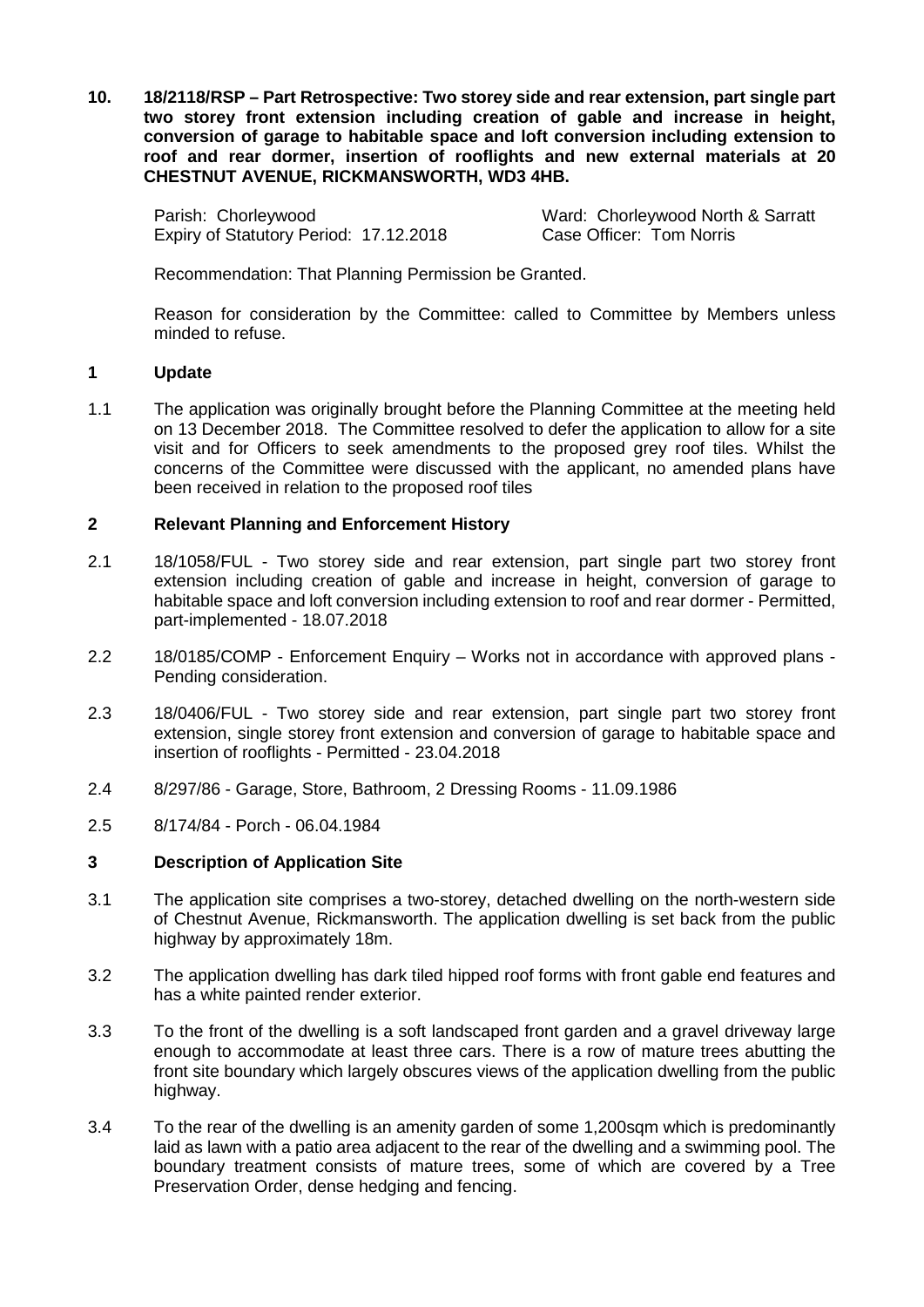- 3.5 The neighbouring dwellings are largely positioned on the same building line. The streetscene along this part of Chestnut Avenue can be characterised by detached dwellings of varied style, set back from the public highway.
- 3.6 The dwelling is currently undergoing extensions approved under 18/1058/FUL.

# **4 Description of Proposed Development**

- 4.1 This application seeks full planning permission for a two storey side and rear extension, a part single part two storey front extension including creation of gable and increase in height, conversion of the garage to habitable space and a loft conversion including extension to the roof and the insertion of a rear dormer, the insertion of rooflights and new external materials.
- 4.2 This current application proposes design amendments to those approved under 18/1058/FUL. These amendments include alterations to the approved fenestration, new windows, internal changes, changes to the roof tiles and windows and a reduction in height to part of the roof. The extensions approved under 18/1058/FUL have largely been implemented however are set out in this section in comparison to how the dwelling existed before they were implemented.
- 4.3 The proposed two-storey side and rear extension has been built adjacent to the northeastern flank elevation of the dwelling and would has a width of 1.6m. The side extension maintains the eaves height and profile of the pre-existing hipped roof however is set down 0.7m from the main ridge. Under 18/1058/FUL the north-eastern portion of the dwelling was set up to the maximum overall height of the dwelling. One window has been inserted at ground floor level and one window has been inserted at first floor level in the front elevation. Within the new north-eastern flank elevation there is a ground floor window and a door and two obscure glazed windows at first floor level.
- 4.4 The proposed two-storey rear extension has been built within the principal flank elevations of the dwelling including the proposed side extension and has a maximum depth of 5.0m. The two-storey rear extension has a hipped roof including a flat crown section with an eaves height to match the main dwelling and an overall height set down 0.7m from the main ridge. One window and two Juliet balconies have been inserted at first floor level and one window and a set of bifold doors have been inserted at ground floor level within the rear elevation of the extension. The Juliet balcony openings proposed under this application are not as wide as those approved under 18/1058/FUL. A flat roofed dormer window has been inserted in the rear roofslope of the rear extension which has a depth of 1.4m a height of 1.5m and a width of 3.2m. Two rooflights have been inserted in the north-eastern facing roofslope and one rooflight has been inserted in the south-western facing roofslope. These are indicated to be obscure glazed and fixed shut.
- 4.5 The proposed front extension has converted the two pre-existing gable features to the front into a single gable. The recessed gable feature has been increased in depth by 0.7m to match the depth of the other gable. The overall roof height of each gable has been increased by some 1.7m to form a single roof. The overall ridge height has not exceeded the preexisting overall ridge height of the dwelling.
- 4.6 A window has been removed from the front elevation at first floor level which was approved under 18/1058/FUL.
- 4.7 It is proposed that the existing integral garage is converted to habitable accommodation. The existing garage door on the front elevation would be replaced by a door and a window.
- 4.8 Other amendments to the plans approved under 18/1058/FUL include the replacement of the two windows at first floor level in the south-western flank elevation of the front gable with a single obscure glazed window which is non-opening below 1.7m from internal floor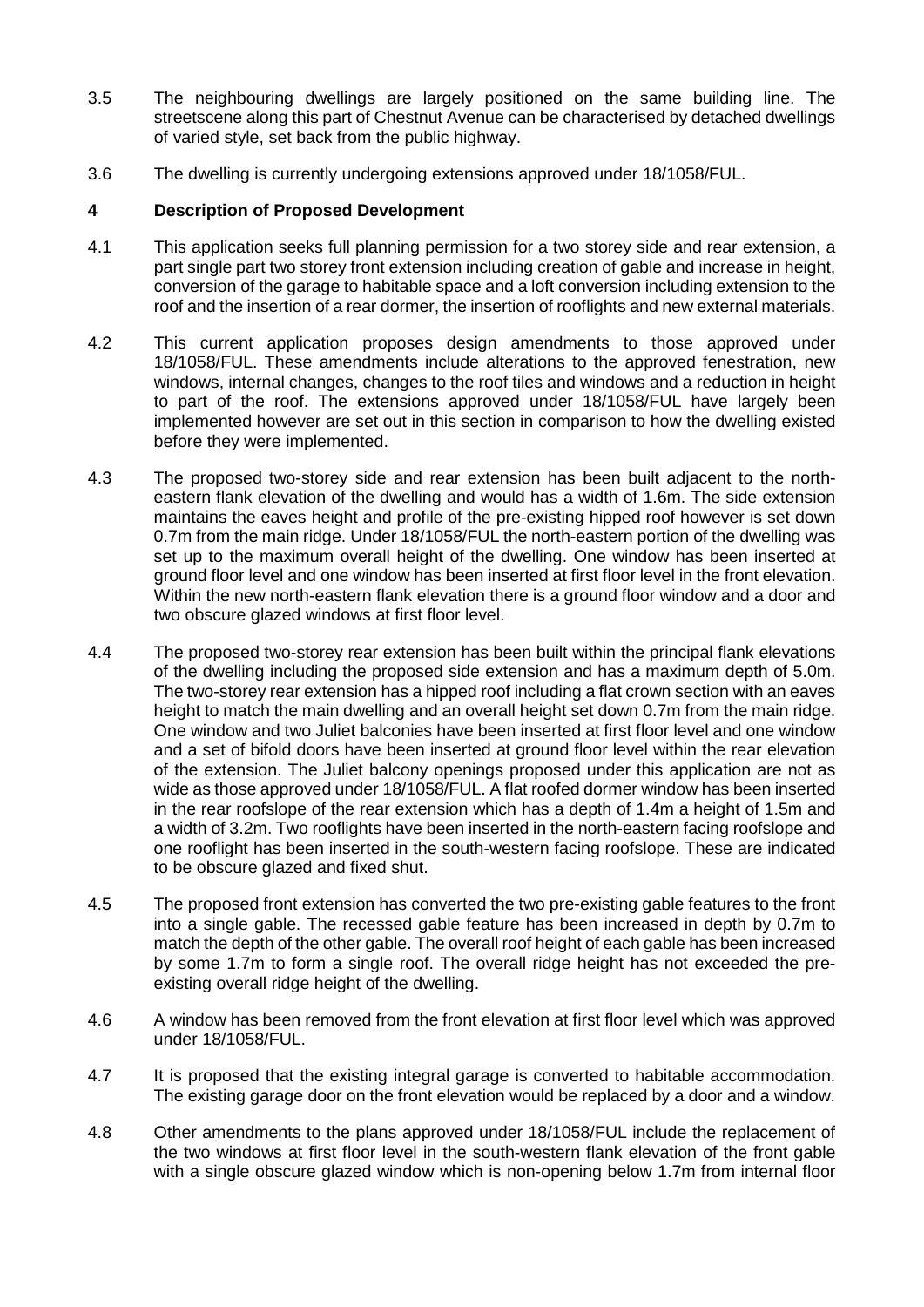level; and the insertion of an obscure glazed, fixed shut window in the south-western flank elevation of the existing side projection which would serve a room adjacent to a bathroom.

4.9 A materials to match condition unless stated otherwise was attached to 18/1058/FUL. The materials of the pre-existing dwelling included dark roof tiles, white rendered exterior walls and dark window frames. This application proposes a change of external materials to include dark grey roof tiles and dark grey window frames.

## **5 Consultation**

## **5.1 Statutory Consultation**

#### 5.1.1 Chorleywood Parish Council: [Object]

*"The Committee had Objections to this application on the following grounds and wish to CALL IN, unless the Officers are minded to refuse this application:*

- *- Request evidence that the extension will not be turned into a separate dwelling - DM1*
- *- Concern with the revised height of the roof which has been raised*
- *- Development will cause significant adverse visual impact on the residential amenities of occupants of the neighbouring dwellings.*
- *- Overlooking and loss of privacy*
- *- The windows need to be obscure glazing*
- *- Safety aspect of the bedroom window - non opening*
- *- The roof tiles - The materials are not consistent with the adjoining properties*
- Concerned that it has been reported that the development has flouted what *permission has been given. DM1"*

**Officer comment:** The internal arrangement at first floor level has been physically altered within the extended dwelling during the process in line with the plans amended which does not show any physical internal subdivision or additional kitchen which would enable independent living. It should also be noted that the application does not seek planning permission for a material change of use.

National Grid: [No response received]

#### **5.2 Public/Neighbour Consultation**

- 5.2.1 Number consulted: 28
- 5.2.2 Neighbours were originally consulted on 23.10.2018 for the standard 21 day consultation period. Neighbours and those who had commented on the application were re-consulted on amended plans on 14.11.2018 for 14 days. Neighbours and those who had commented were re-consulted again on amended plans and a change to the description of development following a further site visit to the property on 23.11.2018 for 21 days. The consultation period expired on 14<sup>th</sup> December.
- 5.2.3 No of responses received: 23 objections
- 5.2.4 Site Notice: not required Press notice: not required
- 5.2.5 Summary of Responses:
	- The plans indicate a self-contained living space within the first floor of the existing side projection which adjoins the south-western flank of the dwelling.
	- There is no 'proposed ground floor plan' on the file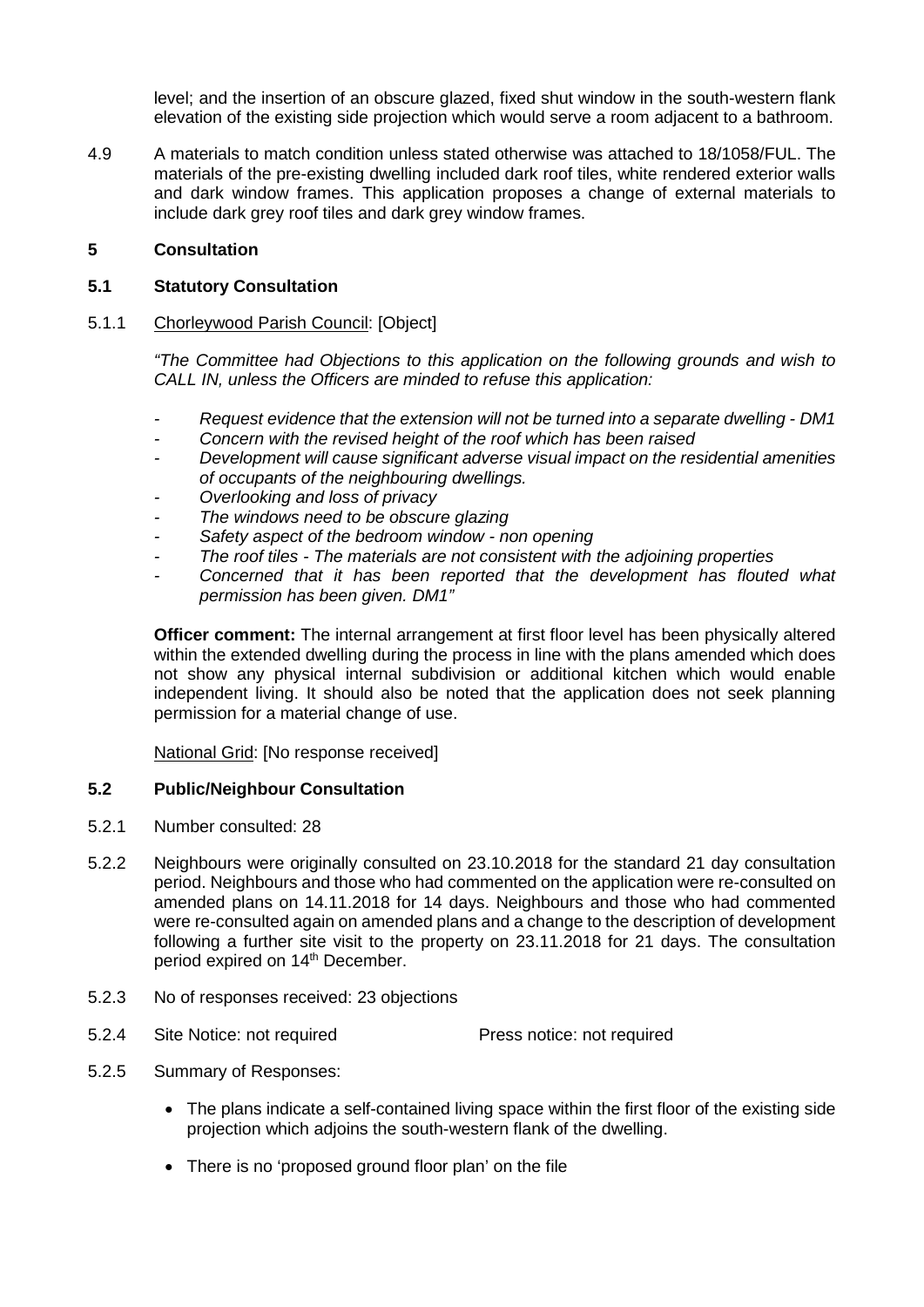- There are discrepancies between the plans approved under 18/1058/FUL and those submitted under this application labelled as 'approved plans'
- The concrete grey roof tiles are not in keeping with the houses in the street.
- The loft prayer room can be a fire risk if candles are lit
- The property can become a House in Multiple Occupancy (HMO) if planning permission is granted for this current application which objection is raised to
- The proposed development will cause parking issues if the property becomes a HMO.
- The increased size and the type of construction lends itself to be used for commercial use or a care home
- 5.2.6 Officer comments:
	- A site visit to the property was conducted on 20.11.2018 following neighbour comments that a 'self-contained residential unit' was being constructed within the property. It was noted from inspecting the internal aspect of the property that various internal changes have occurred which are shown on the amended plans. The stepped access at first floor from between the bedroom and walk-in wardrobe is built as indicated.
	- A ground floor plan forms part of the submission and neighbours have been notified and have the statutory 21 day period to comment on the particulars of this plan.
	- The plans submitted under this application labelled as 'approved plans' have no weight in the consideration of this application and regard will be had to those on the Council's file approved under 18/1058/FUL.
	- This planning application applies for extensions to a single residential unit and not for subdivision or the creation of an independent residential unit or annexe. If the property were to be subdivided or become a dwelling in multiple occupancy (e.g. if more than 6 occupiers sharing facilities) then separate planning permission would be required. The application will therefore be assessed accordingly.
	- Further amended plans S/565/06 Rev H and S/565/08 Rev H were received on December 3<sup>rd</sup> 2018 which indicated the proposed rooflights serving the loft space to be obscurely glazed and fixed shut. A condition would be attached to any permission for the rooflights to be installed and maintained as such.
- 5.2.7 Other material planning considerations are addressed in this report.
- 5.2.8 Further comments were received following the December Committee meeting which are summarised below:
	- The concrete grey roof tiles are not in keeping with the houses in the street.
	- The built height of the extensions are higher than the height of the dwelling which existed before.

#### **6 Reason for Delay**

- 6.1 Deferred to request amended plans.
- **7 Relevant Planning Policy, Guidance and Legislation**
- 7.1 National Planning Policy Framework and National Planning Practice Guidance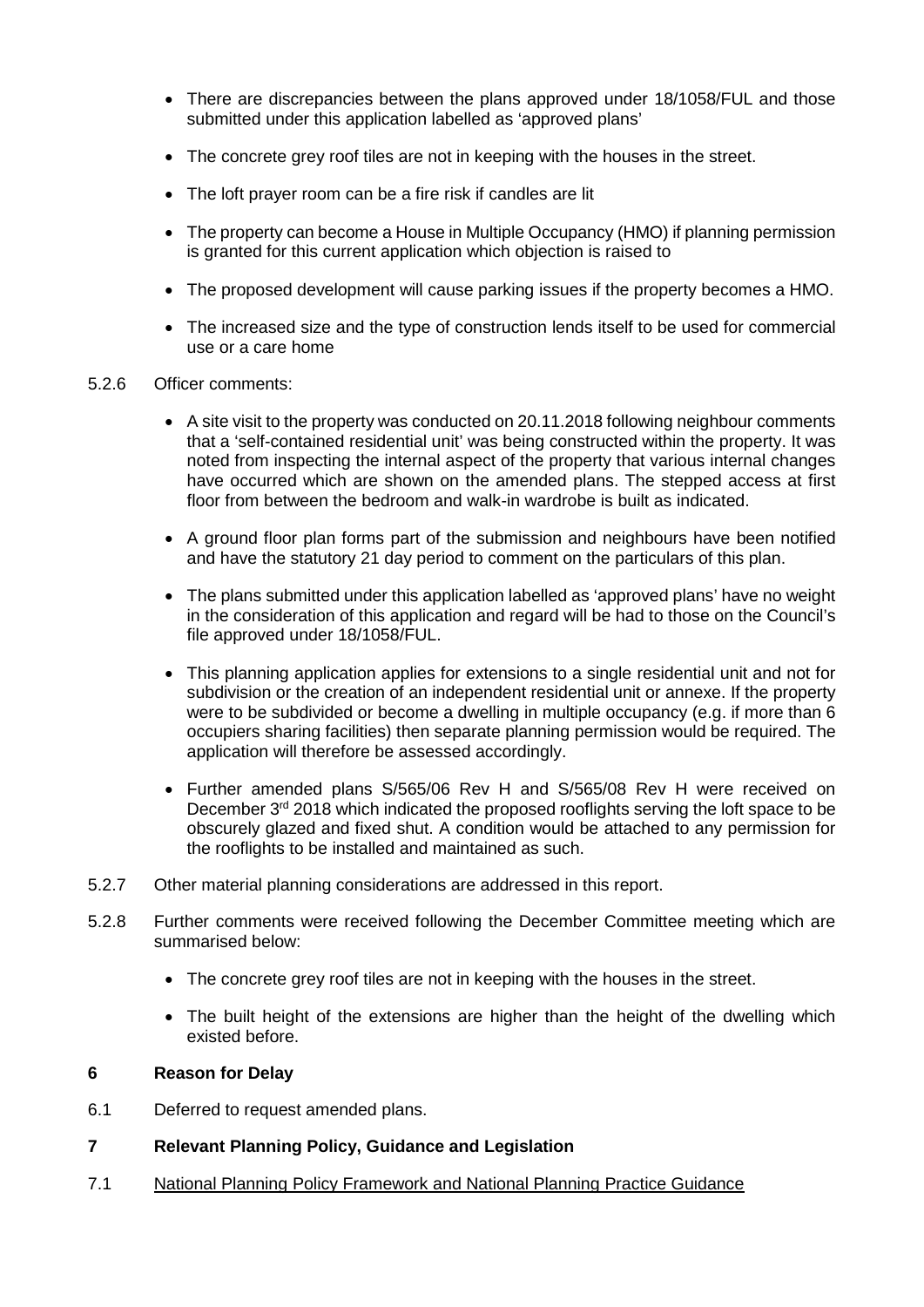On 24 July 2018 the new National Planning Policy Framework was published. This is read alongside the National Planning Practice Guidance (NPPG). The determination of planning applications is made mindful of Central Government advice and the Local Plan for the area. It is recognised that Local Planning Authorities must determine applications in accordance with the statutory Development Plan, unless material considerations indicate otherwise, and that the planning system does not exist to protect the private interests of one person against another. The 2018 NPPF is clear that "existing policies should not be considered out-ofdate simply because they were adopted or made prior to the publication of this Framework. Due weight should be given to them, according to their degree of consistency with this Framework".

The NPPF states that 'good design is a key aspect of sustainable development, creates better places in which to live and work and helps make development acceptable to communities'. The NPPF retains a presumption in favour of sustainable development. This applies unless any adverse impacts of a development would 'significantly and demonstrably' outweigh the benefits.

## 7.2 The Three Rivers Local Plan

The application has been considered against the policies of the Local Plan, including the Core Strategy (adopted October 2011), the Development Management Policies Local Development Document (adopted July 2013) and the Site Allocations Local Development Document (adopted November 2014) as well as government guidance. The policies of Three Rivers District Council reflect the content of the NPPF.

The Core Strategy was adopted on 17 October 2011 having been through a full public participation process and Examination in Public. Relevant policies include Policies CP1, CP9, CP10 and CP12.

The Development Management Policies Local Development Document (DMLDD) was adopted on 26 July 2013 after the Inspector concluded that it was sound following Examination in Public which took place in March 2013. Relevant policies include DM1, DM6, DM9, DM13 and Appendices 2 and 5.

#### 7.3 Other

The Community Infrastructure Levy (CIL) Charging Schedule (adopted February 2015).

The Localism Act received Royal Assent on 15 November 2011. The growth and Infrastructure Act achieved Royal Assent on 25 April 2013.

The Wildlife and Countryside Act 1981 (as amended), the Conservation of Habitats and Species Regulations 2010, the Natural Environment and Rural Communities Act 2006 and the Habitat Regulations 1994 may also be relevant.

#### **8 Planning Analysis**

#### 8.1 **Overview**

8.2 Following reports to the Local Planning Authority in August that works were not in accordance with the plans approved under 18/1058/FUL an enforcement investigation was opened. Following a site visit and letter to the applicant, this planning application has been submitted in an attempt to formalise the works.

#### 8.3 Impact on Character and Street Scene

8.3.1 Policy CP1 of the Core Strategy (adopted October 2011) seeks to promote buildings of a high enduring design quality that respect local distinctiveness and Policy CP12 of the Core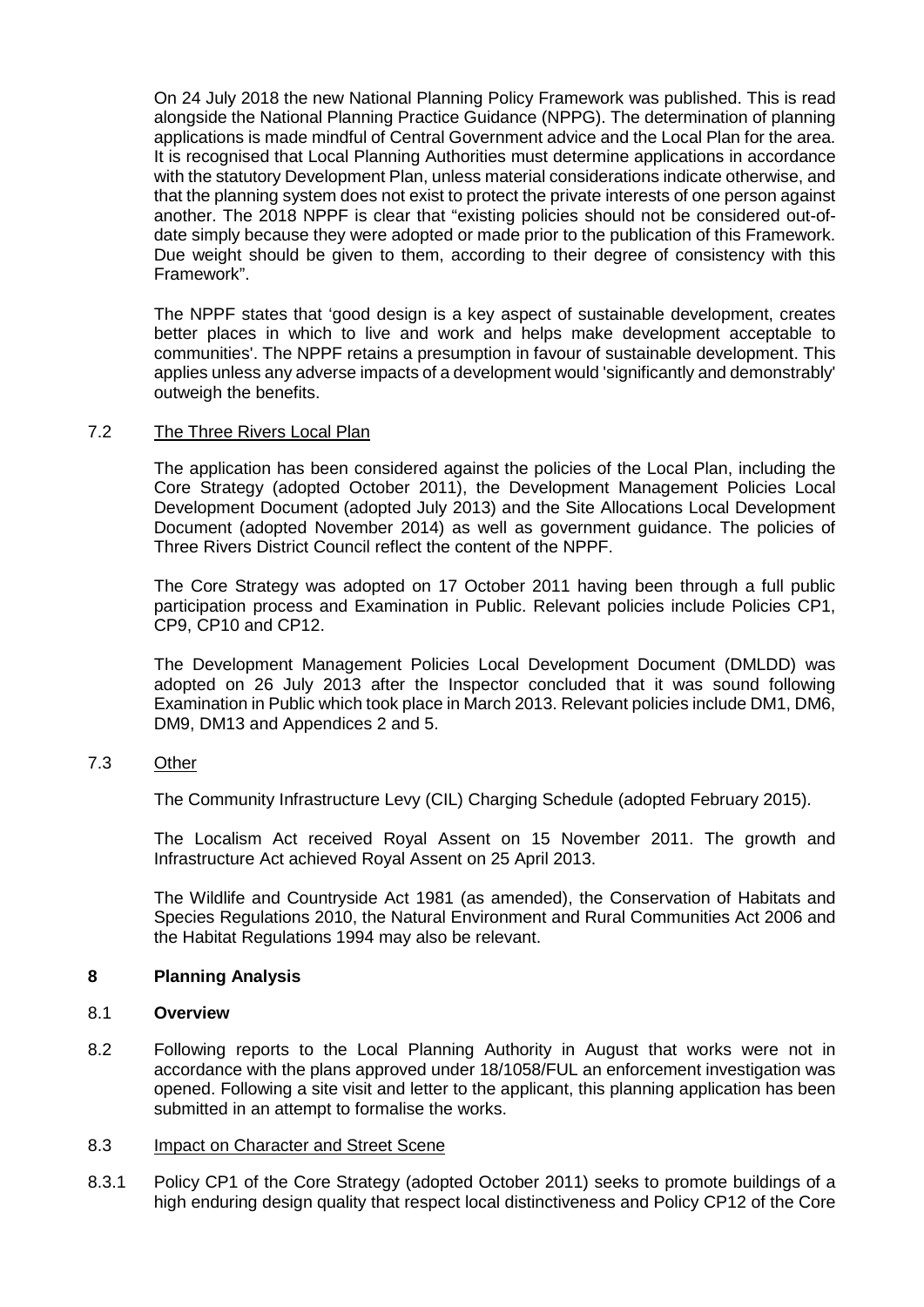Strategy relates to design and states that in seeking a high standard of design, the Council will expect development proposals to have regard to the local context and conserve or enhance the character, amenities and quality of an area.

- 8.3.2 Policy DM1 and Appendix 2 of the Development Management Policies LDD (DMP LDD) (adopted July 2013) set out that development should not have a significant impact on the visual amenities of the area. Extensions should not be excessively prominent and should respect the existing character of the dwelling, particularly with regard to the roof form, positioning and style of windows and doors, and materials.
- 8.3.3 The side extension maintains the eaves height and profile of the pre-existing hipped roof however is set down 0.7m from the main ridge. It is considered that the scale and design of the proposed side extension, although it would be visible from the streetscene, would preserve and respect the character and roof form of the dwelling. There would also be a spacing of some 1.2m maintained between the proposed flank elevation and the shared site boundary such that the proposals would not give rise to a terracing effect within the streetscene. The rear extension would largely be screened from public views however it is also considered that the scale and design of the proposals would not result in harm to the character of the dwelling or street scene. It is considered that the proposed flat roof section of the rear extension would not cause significant harm to the character of the dwelling or street scene given that it would be set down from the main ridge and largely obscured from public views
- 8.3.4 The proposed front extension would involve converting the two existing gable end features to the front into a single gable. The recessed gable end feature would be increased in depth by 0.7m to match the depth of the other gable end. The overall roof height of each gable would be increased by some 1.7m to form a single pitched roof matching the height of the main ridge of the dwelling. Although the proposed front extension would increase the scale of the dwelling and be visible from the streetscene it is not considered that it would result in a prominent feature to the detriment of the streetscene or the character of the dwelling.
- 8.3.5 It is proposed that the existing integral garage is converted to habitable accommodation. The existing garage door on the front elevation would be replaced by fenestration matching the style and profile of the existing dwelling. The garage is also set back from the principal front elevation of the dwelling such that its impact upon the streetscene would be limited.
- 8.3.6 Chestnut Avenue and the surrounding area consists of relatively large detached dwellings which, while largely traditional in architectural style, vary in their specific design with numerous examples of relatively modern development or extensions and alterations to original dwellings. The area is therefore characterised by its sense of spaciousness rather than the architectural style of dwellings within it. As such, it is not considered that the proposed new exterior finishes included dark grey roof tiles and dark grey window frames within the varied streetscene would result in demonstrable harm to the character or appearance of the streetscene or wider area.
- 8.3.7 In summary it is not considered that the proposed development would result in a significant adverse impact on the character or appearance of the host dwelling, street scene or area and the proposal would be acceptable in accordance with Policies CP1 and CP12 of the Core Strategy and Policy DM1 and Appendix 2 of the Development Management Policies document.

#### 8.4 Impact on amenity of neighbours

8.4.1 Policy CP12 of the Core Strategy states that development should 'protect residential amenities by taking into account the need for adequate levels and disposition of privacy, prospect, amenity and garden space'. Policy DM1 and Appendix 2 of the Development Management Policies document set out that development should not result in loss of light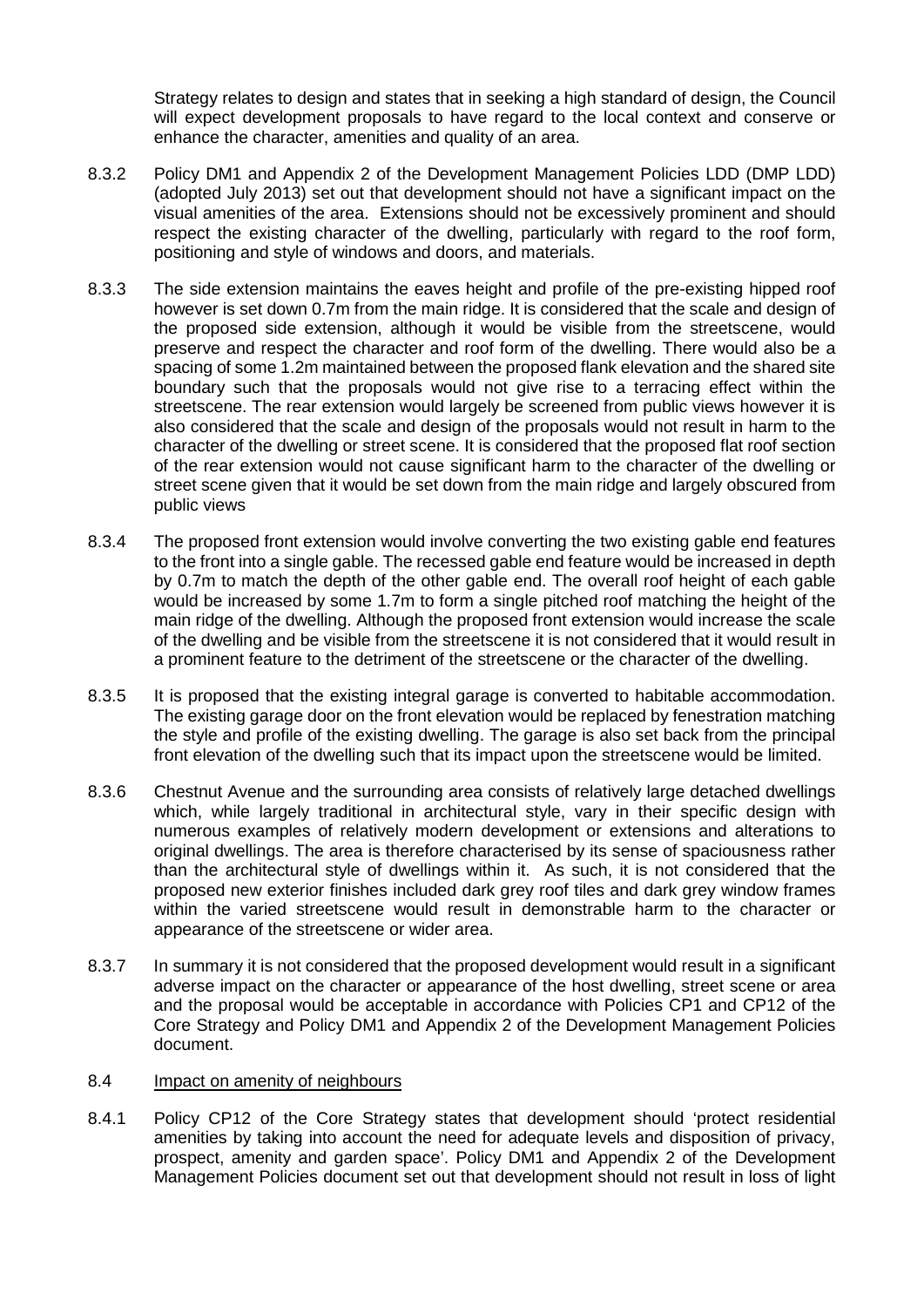to the windows of neighbouring properties nor allow overlooking, and should not be excessively prominent in relation to adjacent properties.

- 8.4.2 The extensions proposed under this application have previously been approved under 18/1058/FUL which has been partially implemented. The only material difference in terms of proposed bulk and massing between the current proposal and the approved proposal is that the overall height of the north-eastern side portion, where the side extension has been built, is set down 0.7m from the main overall ridge height. It was considered in the Officer's report for 18/1058/FUL that given the scale of the proposed extensions when taking into account extensions to neighbouring properties; the positioning of the neighbouring properties; and their proximity to the application dwelling, that the proposal would not lead to a detrimental loss of light to any neighbour.
- 8.4.3 The alterations proposed to the fenestration under this application include two rooflights in the north-eastern facing roofslope and one rooflight in the south-western facing roofslope; one window removed from the front elevation at first floor level; the replacement of the two windows at first floor level in the south-western flank elevation of the front gable with a single window; the two Juliet balconies in the rear elevation are less wide; and the insertion of an obscure glazed, fixed shut window in the south-western flank elevation of the existing side projection which would serve a room adjacent to the bathroom.
- 8.4.4 The Design Criteria at Appendix 2 of the Development Management Policies DPD states that, in the interests of privacy and to prevent overlooking, windows of habitable rooms at first floor level should not generally be located in flank elevations and that flank windows of other rooms should be non-opening, below 1.7m (from internal floor level) and obscure glazed.
- 8.4.5 It is considered that the flank rooflights serving the loft would not give rise to overlooking. Given that they are a secondary source of light and as such are proposed to be obscure glazed and fixed shut, that they would be acceptable. A condition will be attached to any planning permission for the rooflights to be installed and permanently maintained as such.
- 8.4.6 The proposed window on the south-western flank elevation of the front gable is indicated to be obscure glazed and non-opening below 1.7m from internal floor level. It is also positioned a considerable distance, some 6.0m, from the flank boundary and largely screened from the neighbouring dwelling by the existing side projection. As such it is considered that any outlook at all would not be materially different to the front facing windows and would not be detrimental to the residential amenity of any neighbour.
- 8.4.7 A fixed shut, obscure glazed high-level window, the base of which being above 1.7m from internal floor level, is proposed within the south-western flank elevation of the existing side projection which would serve a bathroom. It is not considered that any outlook would be achievable from this window given that it would be fixed shut and obscure glazed. It is not considered that there would be any loss of privacy or residential amenity through actual or perceived overlooking. The fact that the window may be visible from neighbouring properties would not be sufficient grounds for the Council to justify refusal of planning permission. A condition will be attached to any planning permission for the window to be maintained as such.
- 8.4.8 In summary, the proposed development would not result in any significant adverse impact on the residential amenity of any neighbouring dwelling so as to justify refusal of the application and the development would therefore be acceptable in accordance with Policies CP1 and CP12 of the Core Strategy and Policy DM1 and Appendix 2 of the Development Management Policies LDD.
- 8.5 Wildlife and Biodiversity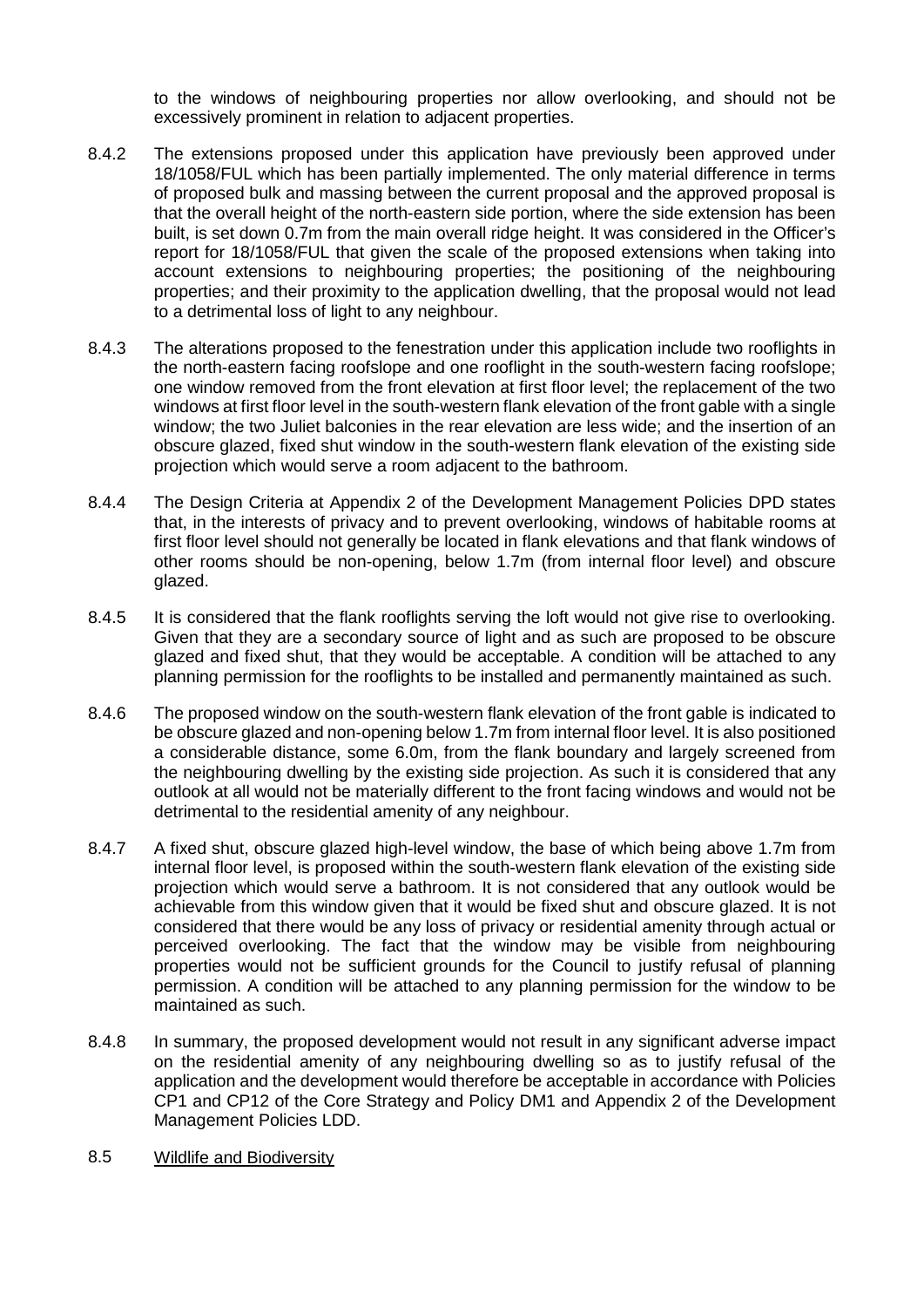- 8.5.1 Section 40 of the Natural Environment and Rural Communities Act 2006 requires Local Planning Authorities to have regard to the purpose of conserving biodiversity. This is further emphasised by regulation 3(4) of the Habitat Regulations 1994 which state that Councils must have regard to the strict protection for certain species required by the EC Habitats Directive.
- 8.5.2 The protection of biodiversity and protected species is a material planning consideration in the assessment of applications in accordance with Policy CP9 of the Core Strategy (adopted October 2011) and Policy DM6 of the DMLDD. National Planning Policy requires Local Authorities to ensure that a protected species survey is undertaken for applications that may be affected prior to determination of a planning application.
- 8.5.3 A Biodiversity Checklist was submitted with the application and states that no protected species or biodiversity interests will be affected as a result of the application.
- 8.5.4 As the proposed development would affect the roof of the dwelling, an informative has been added to this consent advising what to do in the event that bats are discovered during the construction period.

## 8.6 Trees and Landscaping

8.6.1 The proposed development would not involve the removal or harm to any significant trees within the site. Within the rear amenity garden there are two mature trees which are covered by Tree Preservation Orders however, given their distance from the dwelling, it is not considered that they would be affected by the proposed extensions.

## 8.7 Highways, Access and Parking

- 8.7.1 Core Strategy Policy CP10 requires development to provide a safe and adequate means of access and to make adequate provision for all users, including car parking. Policy DM13 and Appendix 5 of the Development Management Policies document set out parking standards.
- 8.7.2 The dwelling would retain a driveway large enough to accommodate at least three parking spaces in its current form. It is therefore considered acceptable in accordance with the Council's adopted parking standards for a dwelling containing four or more bedrooms.
- 8.7.3 It is also noted that the garage is proposed to be converted partly into a home office. Dwellings which contain some form of office or study room are highly common and whilst the proposals would facilitate the occupier of the dwelling to work from home, it is considered that the increase of traffic movements associated with this would be negligible.

## **9 Recommendation**

## **That PLANNING PERMISSION BE GRANTED subject to the following conditions:**

C1 The development hereby permitted shall be begun before the expiration of three years from the date of this permission.

Reason: In pursuance of Section 91(1) of the Town and Country Planning Act 1990 and as amended by the Planning and Compulsory Purchase Act 2004.

C2 The development hereby permitted shall be carried out in accordance with the following approved plans: S/565/05 REV D, S/565/06 REV G, S/565/07 REV J, S/565/08 REV G

Reason: For the avoidance of doubt and in the proper interests of planning and in the interests of the visual amenities of the locality and the residential amenity of neighbouring occupiers, in accordance with Policies CP1, CP9, CP10 and CP12 of the Core Strategy (adopted October 2011) and Policies DM1, DM6, DM13 and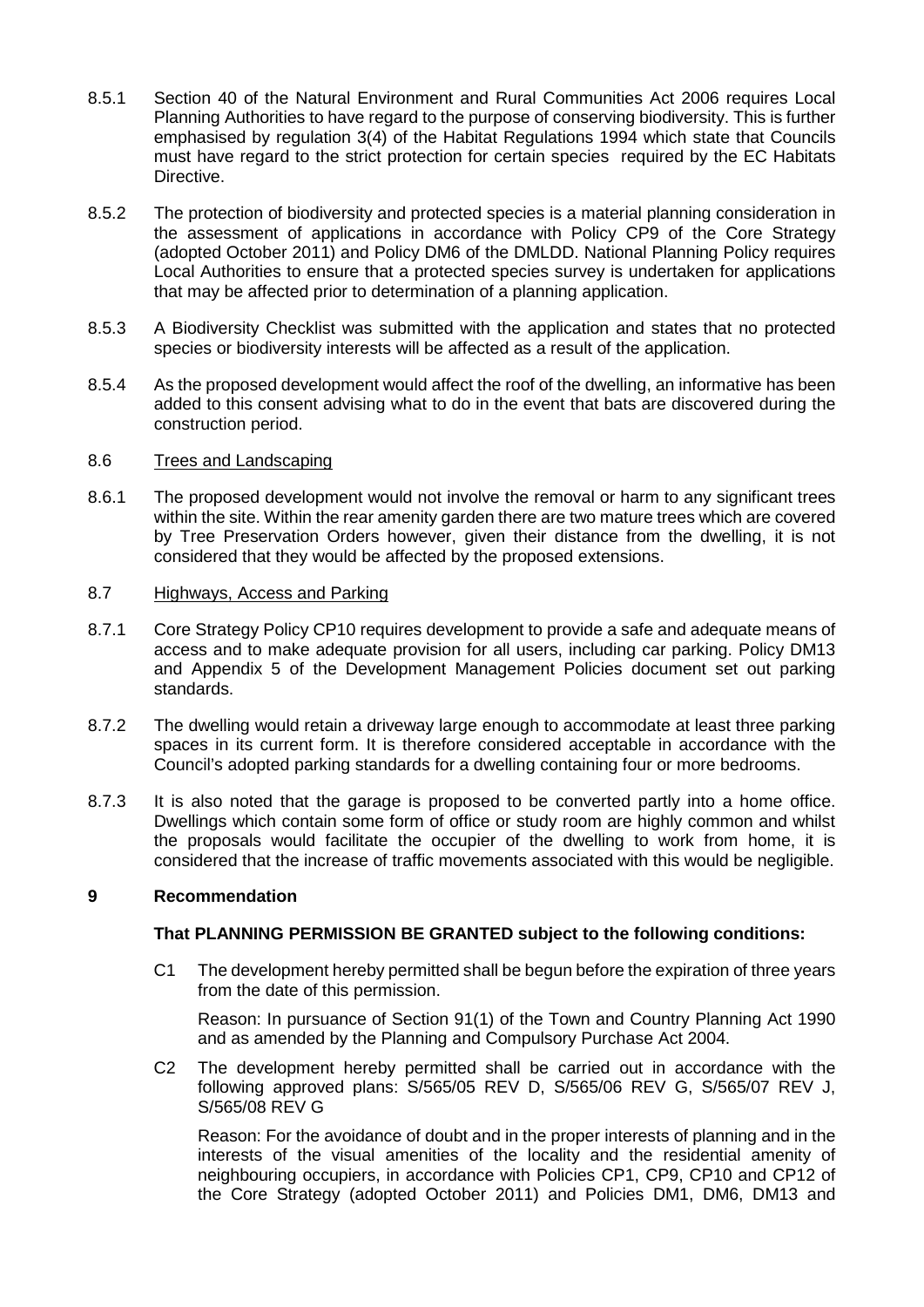Appendices 2 and 5 of the Development Management Policies LDD (adopted July 2013).

C3 Unless specified on the approved plans, all new works or making good to the retained fabric shall be finished to match in size, colour, texture and profile those of the existing building.

Reason: To ensure that the external appearance of the building is satisfactory in accordance with Policies CP1 and CP12 of the Core Strategy (adopted October 2011) and Policy DM1 and Appendix 2 of the Development Management Policies LDD (adopted July 2013).

C4 The garage conversion hereby permitted shall not be occupied or used at any time other than incidental to the enjoyment of, and ancillary to, the residential dwelling located on the site and it shall not be used as an independent dwelling or for any other purpose at any time.

Reason: The creation and use of a separate and independent unit would not comply with Policies CP1 and CP12 of the Core Strategy (adopted October 2011) and Policy DM1 and Appendix 2 of the Development Management Policies LDD (adopted July 2013).

C5 Notwithstanding the provisions of the Town and Country Planning (General Permitted Development) Order 2015 (or any other revoking and re-enacting that order with or without modification), no windows/dormer windows or similar openings [other than those expressly authorised by this permission] shall be constructed in the flank elevations of the extensions hereby approved.

Reason: To safeguard the residential amenities of neighbouring properties in accordance with Policies CP1 and CP12 of the Core Strategy (adopted October 2011) and Policy DM1 and Appendix 2 of the Development Management Policies LDD (adopted July 2013).

C6 Before the first occupation of the development hereby permitted the windows in the flank elevations at first floor level shall be fitted with purpose made obscured glazing and shall be top level opening only at 1.7m above the floor level of the rooms in which the window are installed. The windows shall be permanently retained in that condition thereafter.

Reason: To safeguard the amenities of the occupiers of neighbouring residential properties in accordance with Policies CP1 and CP12 of the Core Strategy (adopted October 2011) and Policy DM1 and Appendix 2 of the Development Management Policies LDD (adopted July 2013).

C7 Within two months of the date of this permission, the rooflights within the flank roofslopes shall be fitted with purpose made obscure glazing and fixed shut as shown on drawing numbers S/565/06 Rev H and S/565/08 Rev H and permanently maintained as such thereafter.

Reason: To safeguard the amenities of the occupiers of neighbouring residential properties in accordance with Policies CP1 and CP12 of the Core Strategy (adopted October 2011) and Policy DM1 and Appendix 2 of the Development Management Policies LDD (adopted July 2013).

## 9.1 **Informatives**:

I1 With regard to implementing this permission, the applicant is advised as follows:

All relevant planning conditions must be discharged prior to the commencement of work. Requests to discharge conditions must be made by formal application. Fees are £116 per request (or £34 where the related permission is for extending or altering a dwellinghouse or other development in the curtilage of a dwellinghouse). Please note that requests made without the appropriate fee will be returned unanswered.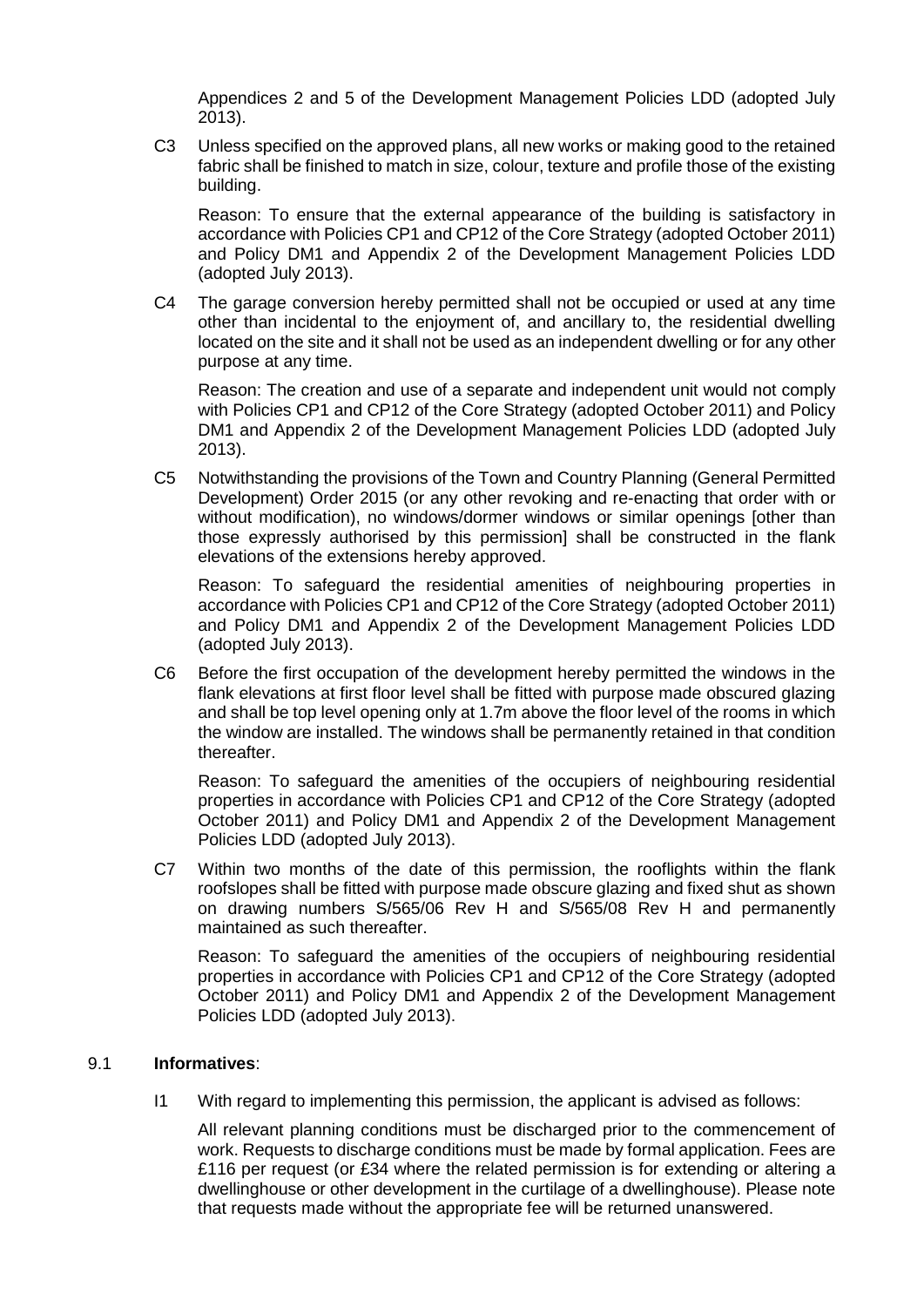There may be a requirement for the approved development to comply with the Building Regulations. Please contact Hertfordshire Building Control (HBC) on 0208 207 7456 or at buildingcontrol@hertfordshirebc.co.uk who will be happy to advise you on building control matters and will protect your interests throughout your build project by leading the compliance process. Further information is available at www.hertfordshirebc.co.uk.

Community Infrastructure Levy (CIL) - Your development may be liable for CIL payments and you are advised to contact the CIL Officer for clarification with regard to this. It is a requirement under Regulation 67 (1), Regulation 42B(6) (in the case of residential annexes or extensions), and Regulation 54B(6) for self-build housing) of The Community Infrastructure Levy Regulations 2010 (As Amended) that a Commencement Notice (Form 6) is submitted to Three Rivers District Council as the Collecting Authority no later than the day before the day on which the chargeable development is to be commenced. DO NOT start your development until the Council has acknowledged receipt of the Commencement Notice. Failure to do so will mean you will lose the right to payment by instalments (where applicable), lose any exemptions already granted, and a surcharge will be imposed.

Care should be taken during the building works hereby approved to ensure no damage occurs to the verge or footpaths during construction. Vehicles delivering materials to this development shall not override or cause damage to the public footway. Any damage will require to be made good to the satisfaction of the Council and at the applicant's expense.

Where possible, energy saving and water harvesting measures should be incorporated. Any external changes to the building which may be subsequently required should be discussed with the Council's Development Management Section prior to the commencement of work.

- I2 The applicant is reminded that the Control of Pollution Act 1974 allows local authorities to restrict construction activity (where work is audible at the site boundary). In Three Rivers such work audible at the site boundary, including deliveries to the site and running of equipment such as generators, should be restricted to 0800 to 1800 Monday to Friday, 0900 to 1300 on Saturdays and not at all on Sundays and Bank Holidays.
- I3 The Local Planning Authority has been positive and proactive in its consideration of this planning application, in line with the requirements of the National Planning Policy Framework and in accordance with the Town and Country Planning (Development Management Procedure) (England) Order 2015. The development maintains/improves the economic, social and environmental conditions of the District.
- I4 Bats are protected under domestic and European legislation where, in summary, it is an offence to deliberately capture, injure or kill a bat, intentionally or recklessly disturb a bat in a roost or deliberately disturb a bat in a way that would impair its ability to survive, breed or rear young, hibernate or migrate, or significantly affect its local distribution or abundance; damage or destroy a bat roost; possess or advertise/sell/exchange a bat; and intentionally or recklessly obstruct access to a bat roost.

If bats are found all works must stop immediately and advice sought as to how to proceed from either of the following organisations:

The UK Bat Helpline: 0845 1300 228

Natural England: 0300 060 3900

Herts & Middlesex Bat Group: www.hmbg.org.uk

or an appropriately qualified and experienced ecologist.